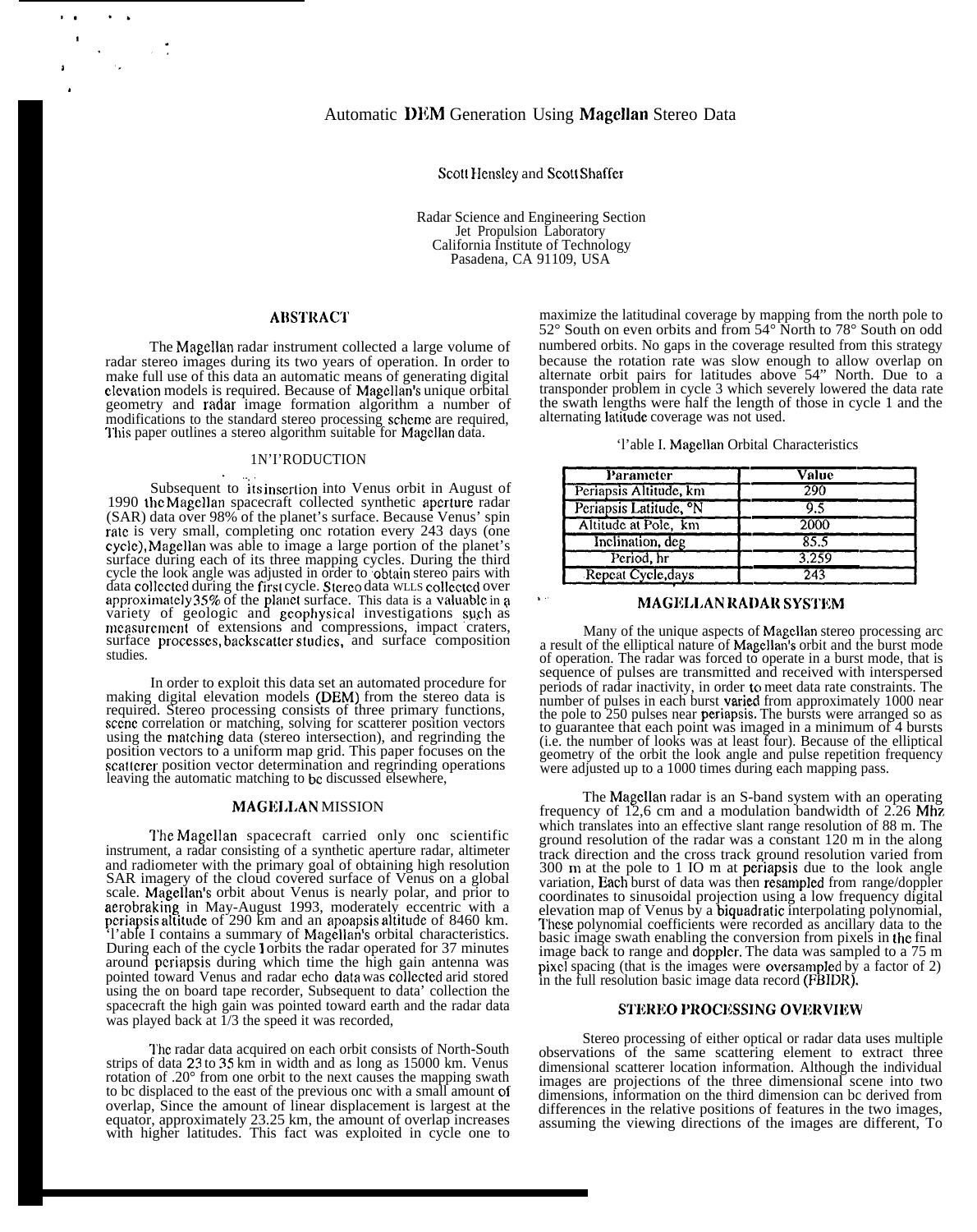iflustrate thi **s** for<br>geometry illustrated radar observations, in Figure 1. consider the simplified



Figure 1. Simplified radar stereo geometry.

Assume for simplicity the radar observation locations denoted by  $P_1$ and  $P_2$  and the scatterer location,  $\dot{T}$ , are all coplanar and that the spacecraft motion is perpendicular to the figure. The radar measures the range (denoted by  $\mathbf{r}_1$  and  $\mathbf{r}_2$ ) from each of the observation points to the scatterer. If the ranges are large cornparcd to the features of interest the loci of constant ranges from the spacecraft can be viewed locally as straight lines perpendicular to the line-of-sight vectors, as illustrated by the straight lines in Figure 1. The projection of the scatterer onto the reference surface is the intersection the constant range lines, dashed lines in the figure, with the reference surface denoted by  $p_1$  and  $p_2$  in the figure. The difference in the feature location when projected onto the reference surface, P2 -p<sub>1</sub>, is called the parallax and using simple trigonometry the height above the reference surface is seen to be

$$
h \quad \text{---} \quad \frac{p_2 \cdot p_1}{\cot(\theta_2) - \cot(\theta_1)} \tag{1}
$$

where  $\theta$  ] and  $\theta$ 2 are the angles from the local vertical to the line of sight vector as shown in the figure.

.,

In fact, the above simplified model it not used, instead a more precise formulation using the fundamental radar measurements is employed, This not only allows a more general imaging geometry than discussed above, but permits onc to obtain formal feature location error estimates as will described below.<br> **STEREO INTERSECTION** 

In a SAR system such as the Magellan radar the fundamental measurements are the range and doppler to each scatterer, A more precise height determination, indeed the full 3 dimensional position vector of the scatterer, can be obtained by relating the observed range and dopplers to the target and platform position vectors. Writing down the equations for the range and doppler from the two observation locations and the scatterer position vector yields the four ovcrdctermincd nonlinear equations (the radar stereo equations) given by

$$
r_i^2 = \langle \vec{\mathbf{T}} \cdot \vec{\mathbf{P}}_i, \vec{\mathbf{T}} \cdot \vec{\mathbf{P}}_i \rangle \qquad i = 1, 2 \qquad (2)
$$
  
\n
$$
f_i = \langle \vec{\mathbf{T}} \cdot \vec{\mathbf{P}}_i, \vec{\mathbf{V}}_i \rangle \qquad j = 1, 2 \qquad (3)
$$

$$
\frac{1}{\lambda r_i} = \frac{1 - \frac{1}{2} + \frac{1}{2} + \frac{1}{2}}{\lambda r_i}
$$
 1 = 1,2 (3)

where ri arc the range measurements and fi are the doppler measurements and  $\lambda$  is the radar wavelength.

These equations can be solved in a variety of ways. First, the simplest solution results by subtracting the two range equations and solving the resulting linear system of equations, This is not viable in the Magellan situation because the solution of this linear system of equations is extremely sensitive to ephemeris errors. This sensitivity to ephemeris errors is a result of the velocity vectors, being nearly parallel at the two observation locations. A second, and m fact robust approach is to take the two range equations and one of the doppler equations and solve the resulting set of nonlinear equations which will be referred to as the nonlinear stereo equations (NSE). A closed form expression for this set of equations exists and provides an cfficicnt means solving equations 2 and 3. By averaging the solutions obtained from using the two doppler equations a solution that nearly satisfies all four equations can be obtainecl which is very tolerant of ephemeris errors.

The above two methods used only a portion of lhe measured data to obtain solutions, It is natural then to seek a method that will simultaneously use all the provided information and obtain the "best" solution to all of the stereo equations. This suggests using a Icast squares approach to finding the solution (a generalization of the method described in [Leberl 1990] to nonzero squint is employed). The only complication to using the least squares method in the stereo context is the equations are nonlinear in the parameters to be estimated forcing the use of an iterative scheme to obtain the solution. The number of iterations is reduced significantly by using the solution of the NSE as an initial estimate for the solution to the least squares problem. Additional computational efficiency is achieved when using the nonlinaer least squares approach by blocking the least squares matrix equations appropriately. Doing so reduces the size of the matix that must be inverted to 3x3. Moreover, if error covariance matrices are available for the ephemerides and the range/doppler measurements the covariance matrix of the solution can be obtained providing formal height error estimates, Measurement covariances for the ephemerides are obtained as ancillary information to the navigation solution for the Magellan spacecraft. The range/doppler covariance estimates are obtained from the offset measurement covariance matrices (as described in the scene matching section below) and the range/doppler resampling polynomials.

An important factor not considered thus far is the effect of the very thick Vensuian atmosphere. The atmosphere refracts the radar wave according to Snell's law as it passes through the atmosphere going from the spacecraft to the planet's surface, The apparent or observed range to a scatterer on the surface is greater than the geometric or straight line range due to two effects, first the time delay is increased because the index of refraction is larger than 1 and secondly, the radar path is curved due to the changing index of refraction as a function of altitude. The change in time delay is a much larger effect than the difference in path length duc to curvature alone, Also affected is the doppler measurement since the speed of propagation is changing as the index of refraction changes, (Note that the range and doppler obtained from the polynomial resampling coefficients is the apparent range and doppler.) The aggregate effect if not compensated can cause stereo position errors as large as  $600$  m. A exponential model of the index of refraction as a function of altitude is used to convert the apparent range and doppler measurements to geometric range and doppler prior to solving the stereo equations, Since the exact position of the scatterer in not known a priori the scatterer location in the original image is to estimate the amount of atmospheric refraction and solve the stereo equations, An iterative process is employed whereby successive stereo derived scatterer locations are used to refine the refraction estimate until the resulting scatterer location fails to change by more than 1 m. Covergence t ypically requires two iterations.

## SCENE MATCHING

Implicit in the above discussion of extracting three dimensional scatterer location data using stereo methods is the ability to identify the same scatterer at the subpixel level in multiple SAR image pairs, this is the scene matching or image correlation problem. Since the SAR is a coherent imaging system images contain not only thermal noise but speckle noise. Speckle noise is inherent to the radar signal itself since the received voltage is the result of random interference of the backscattered electric field from the multitudinous facets of the distributed scene within a resolution element whose dimensions are many times greater the radar wavelength, The structure of the speckle noise within a scene changes completely whenever the two observation locations are outside the diffraction pattern of a resolution element (approximately 300 m for Magellan), Thus unlike optical image correlation fine details in the scene texture do not aid in the image correlation process and makes impossible correlation of scenes without features. Another problem is geometric distortions that arise when the same scene is imaged from different viewing angles. These distortions can bc so severe that it is impossible to identify a prominent scatterer that